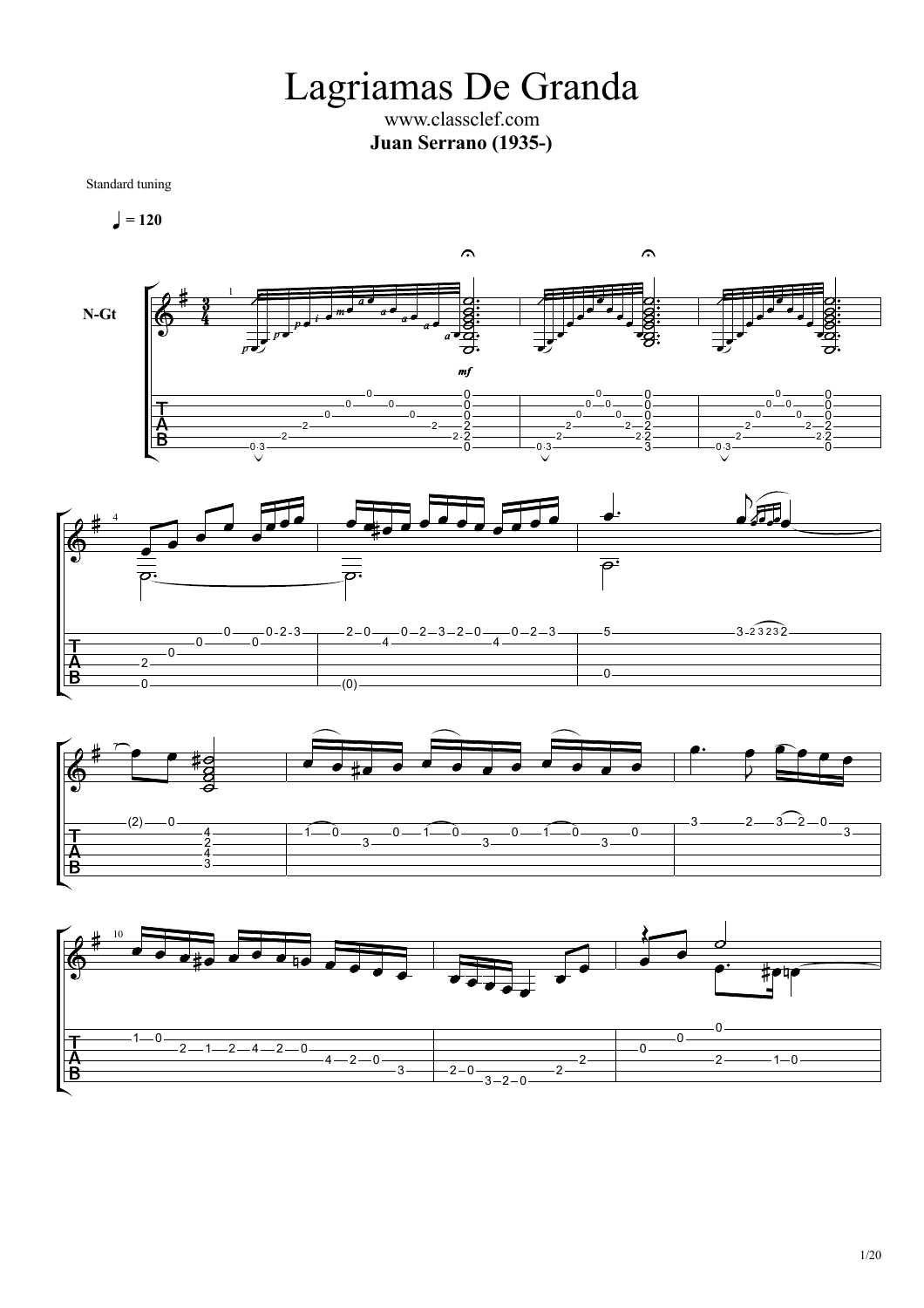





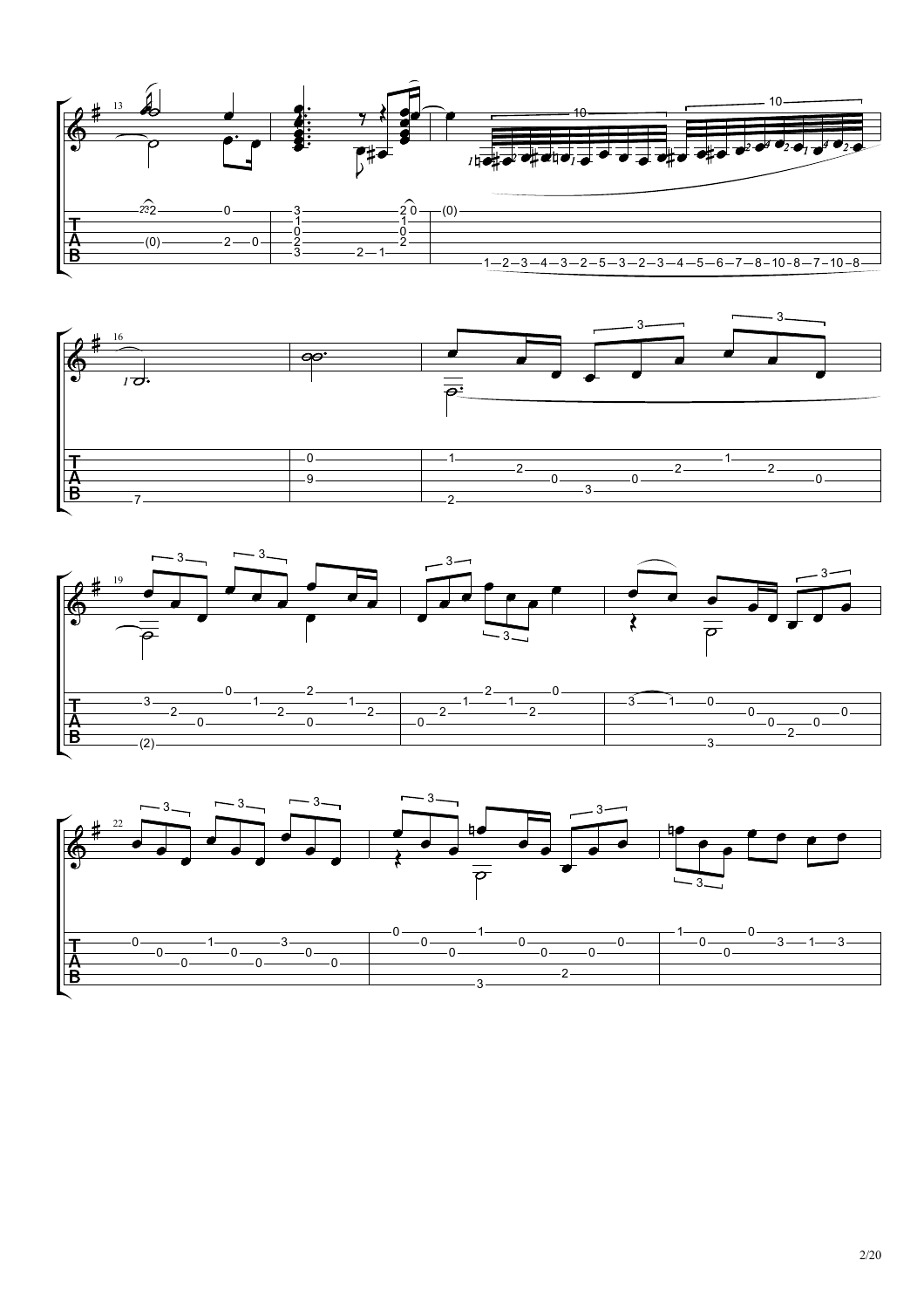





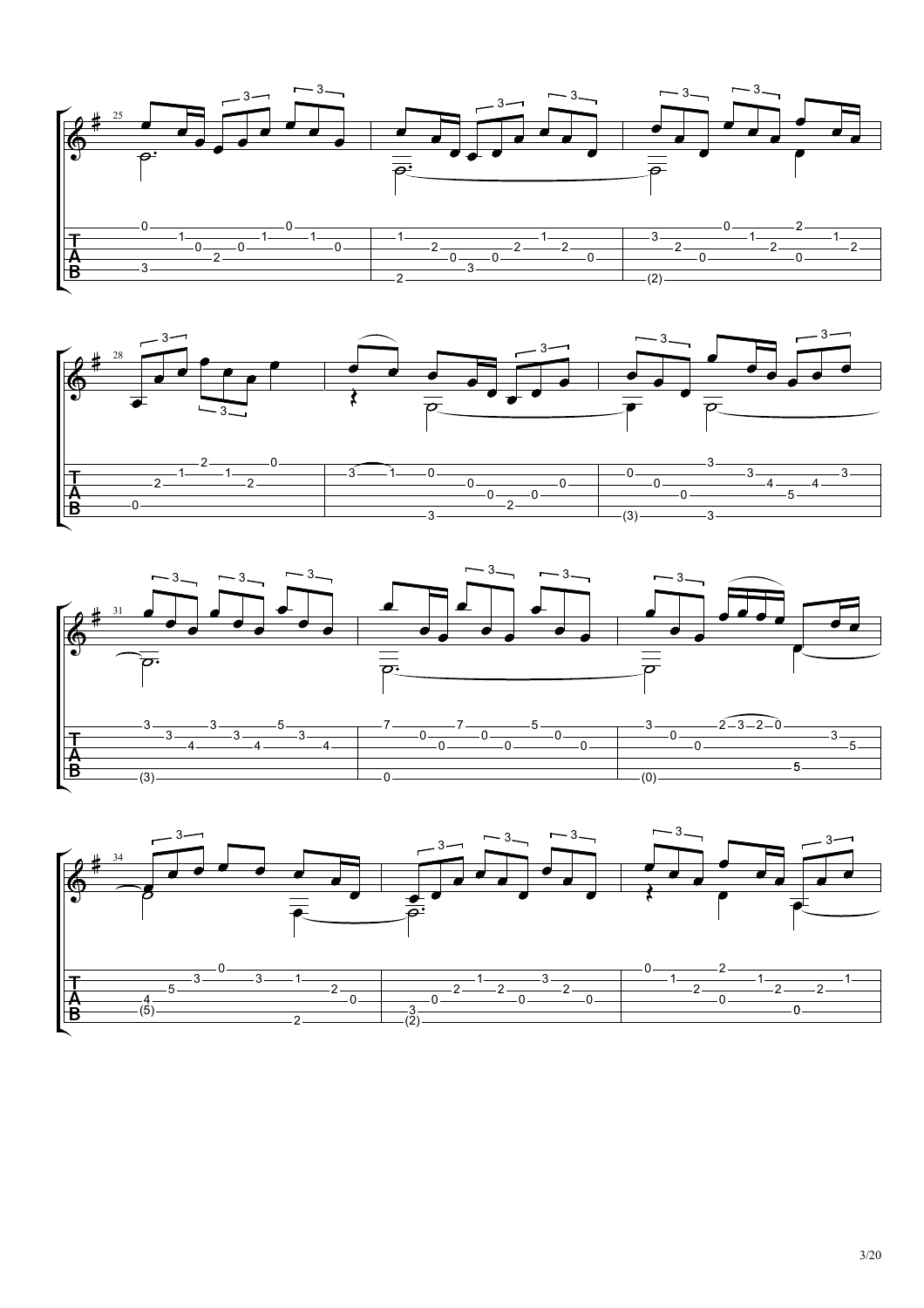







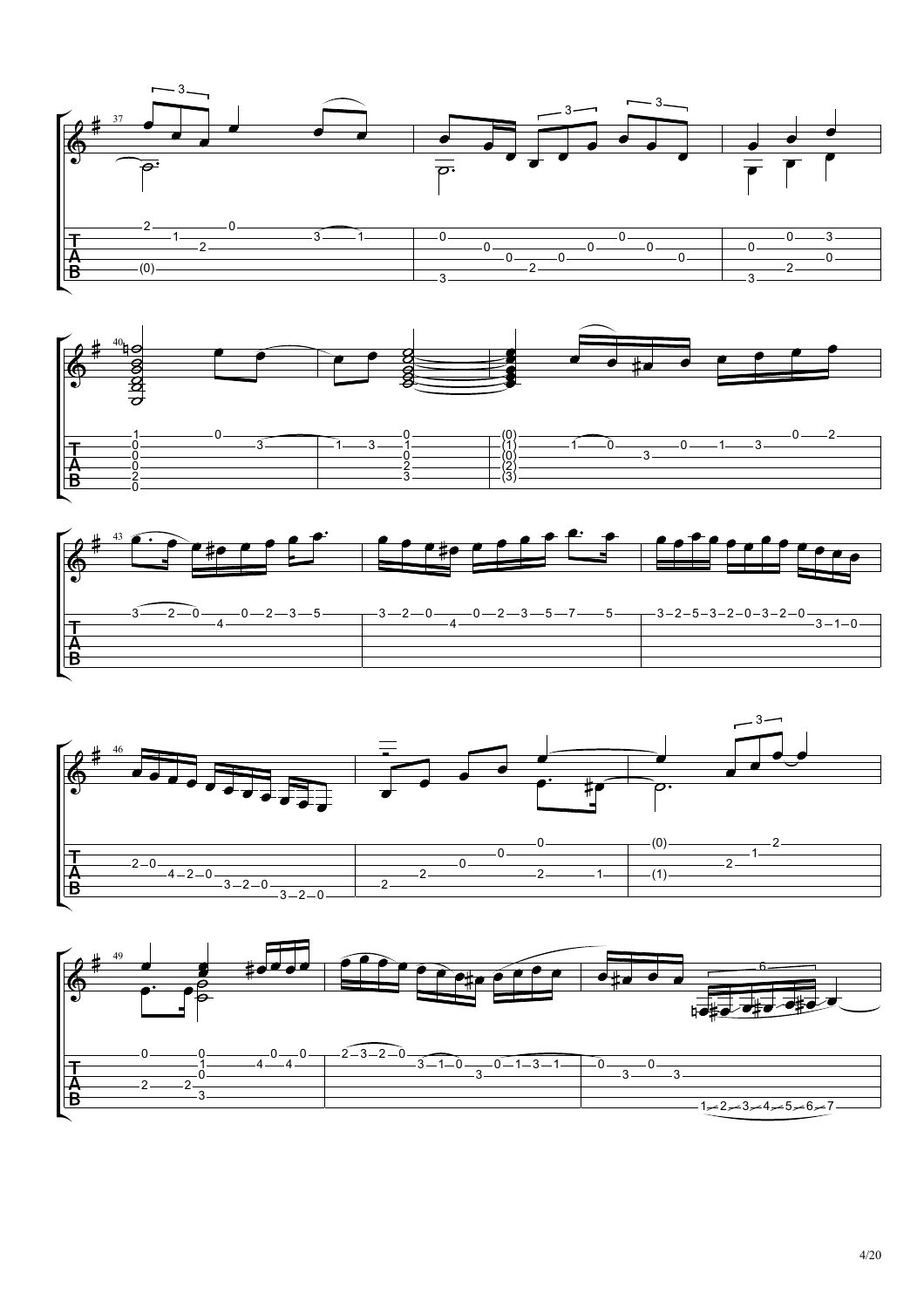







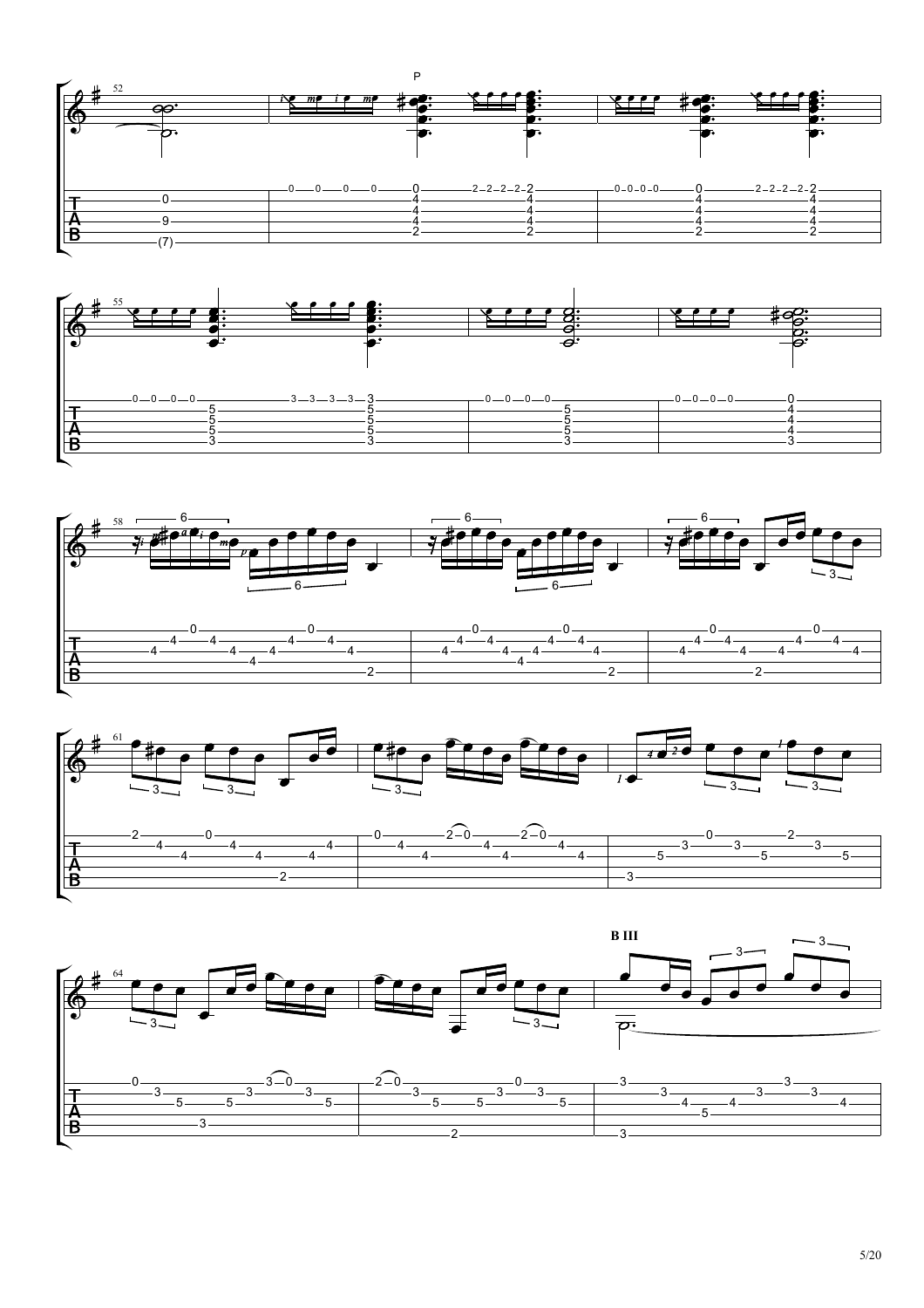







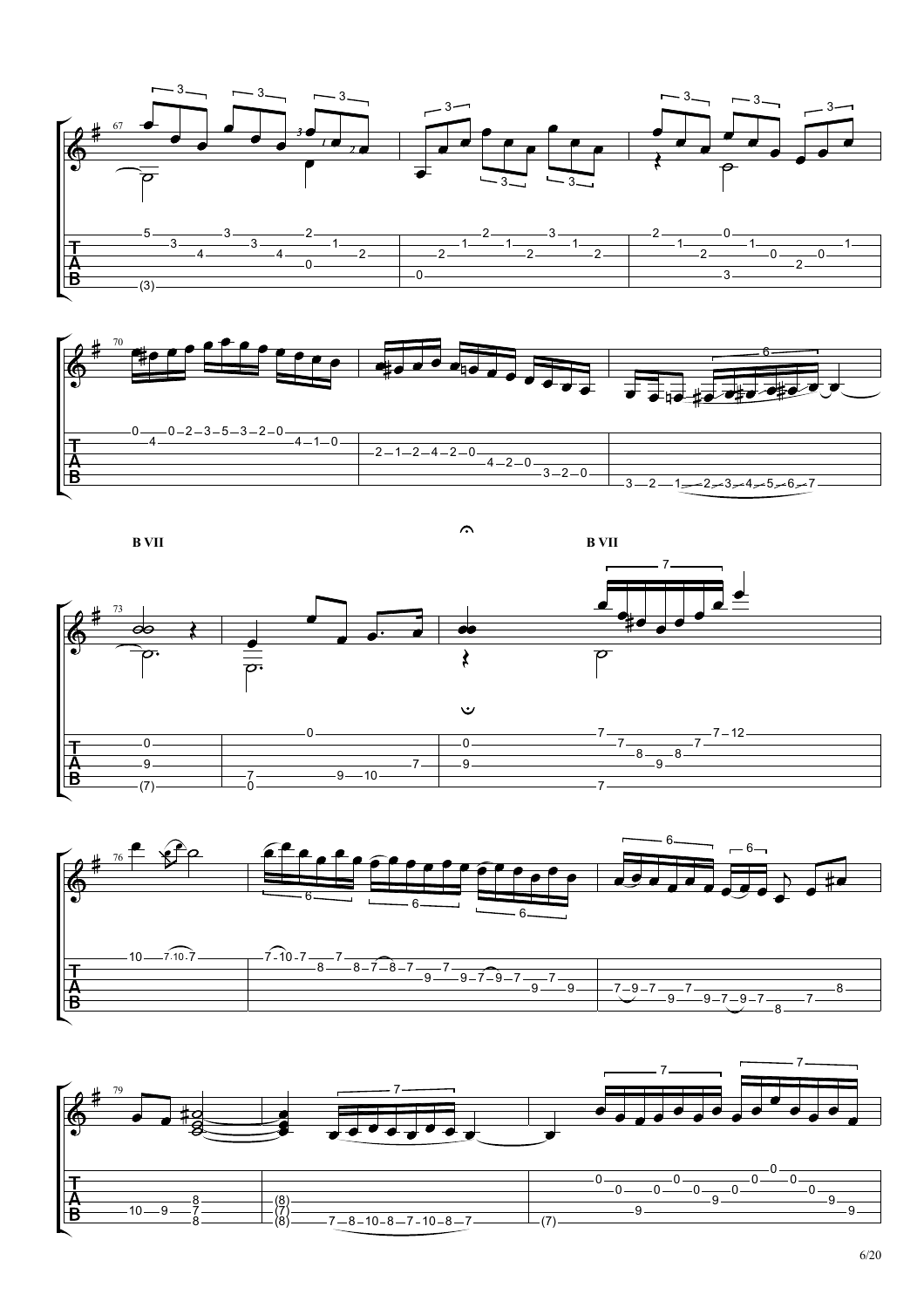





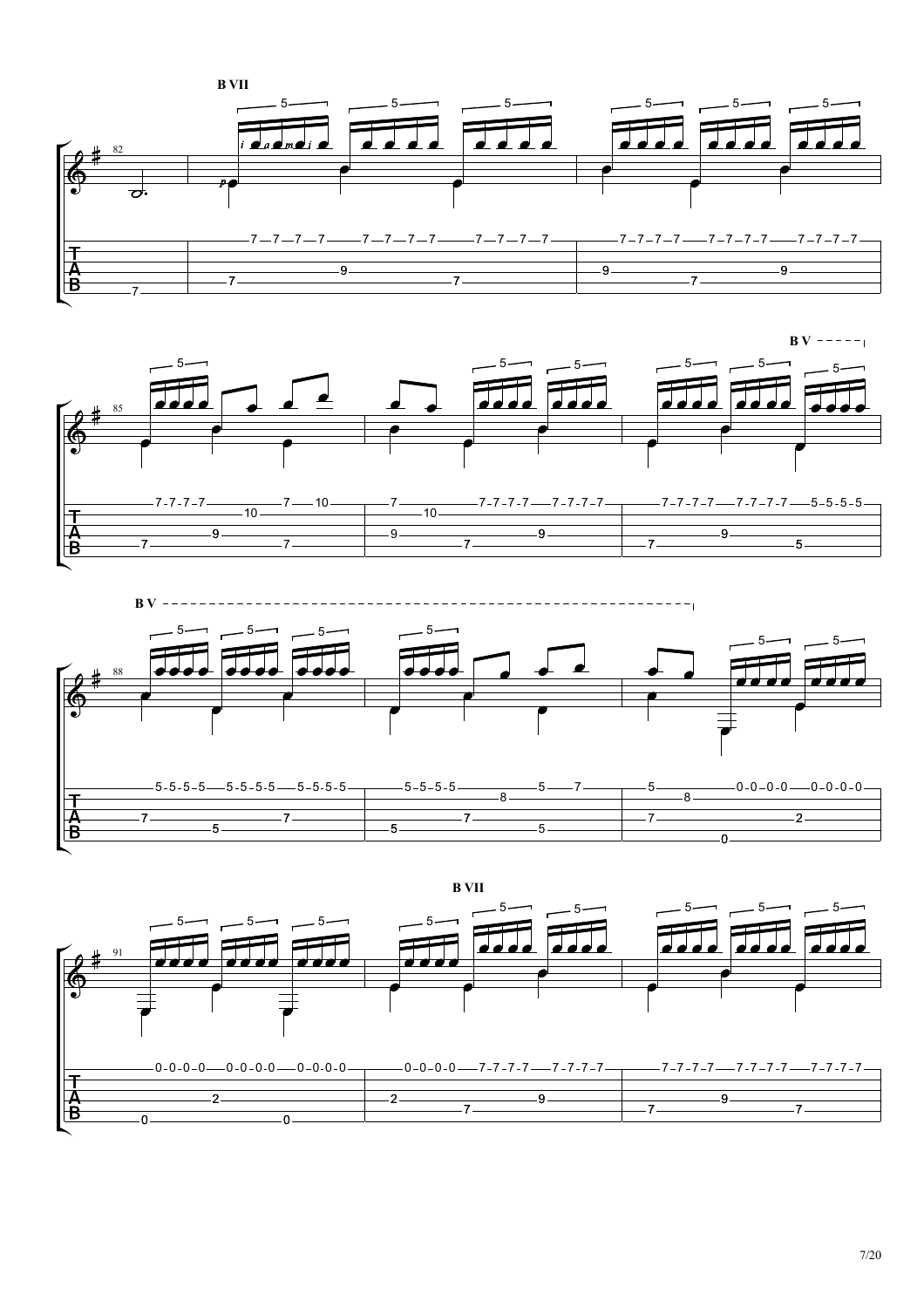





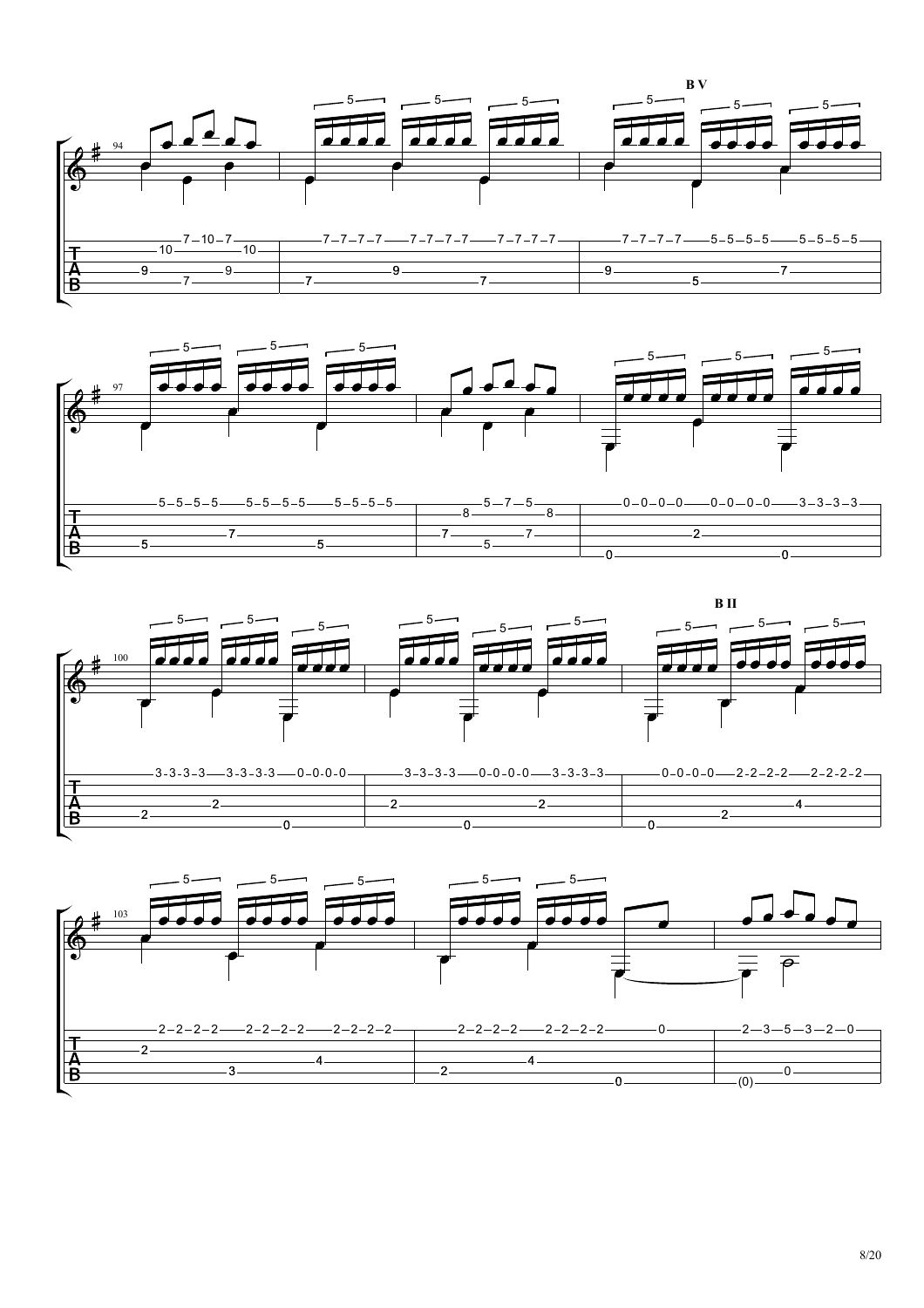







9/20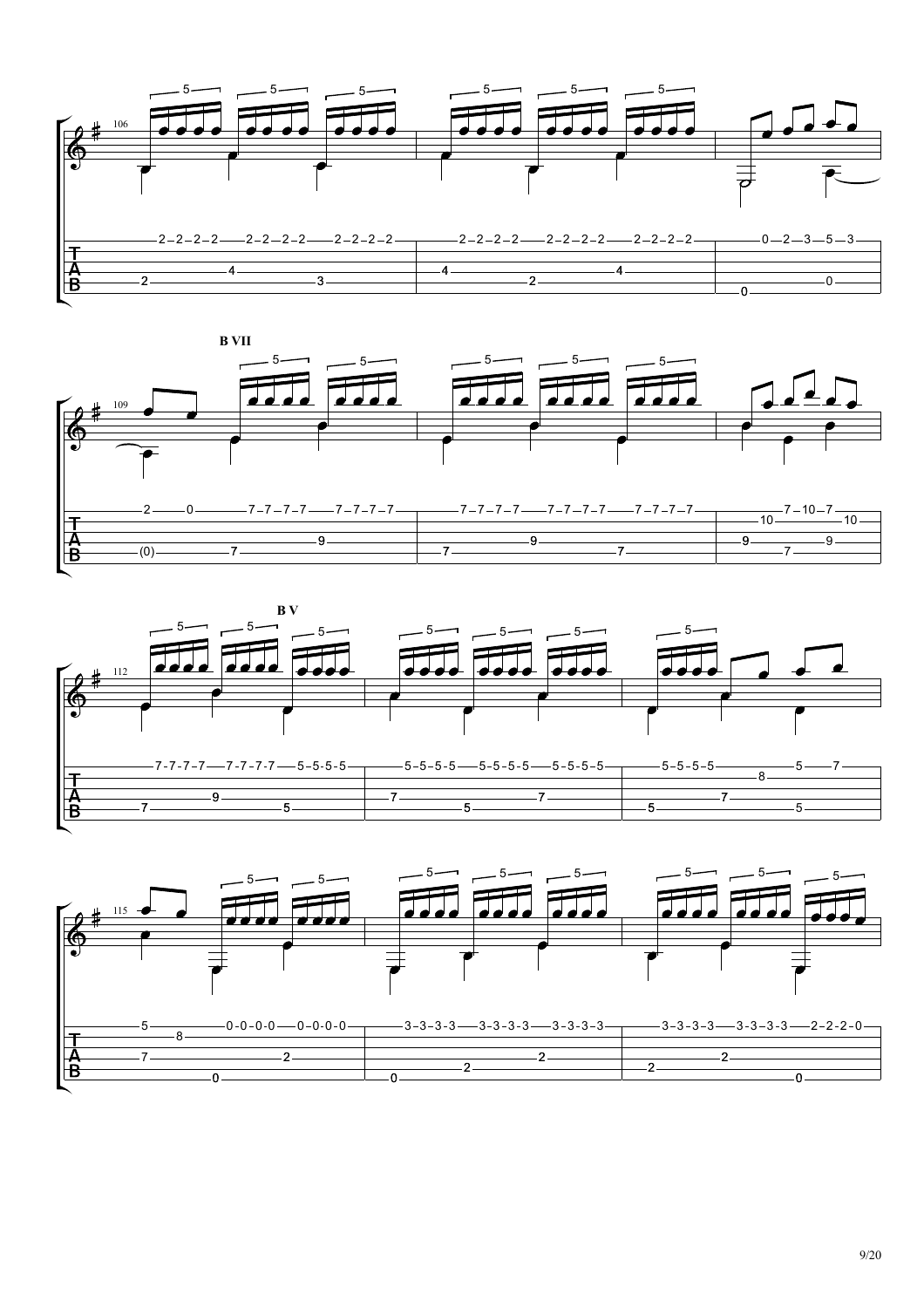







10/20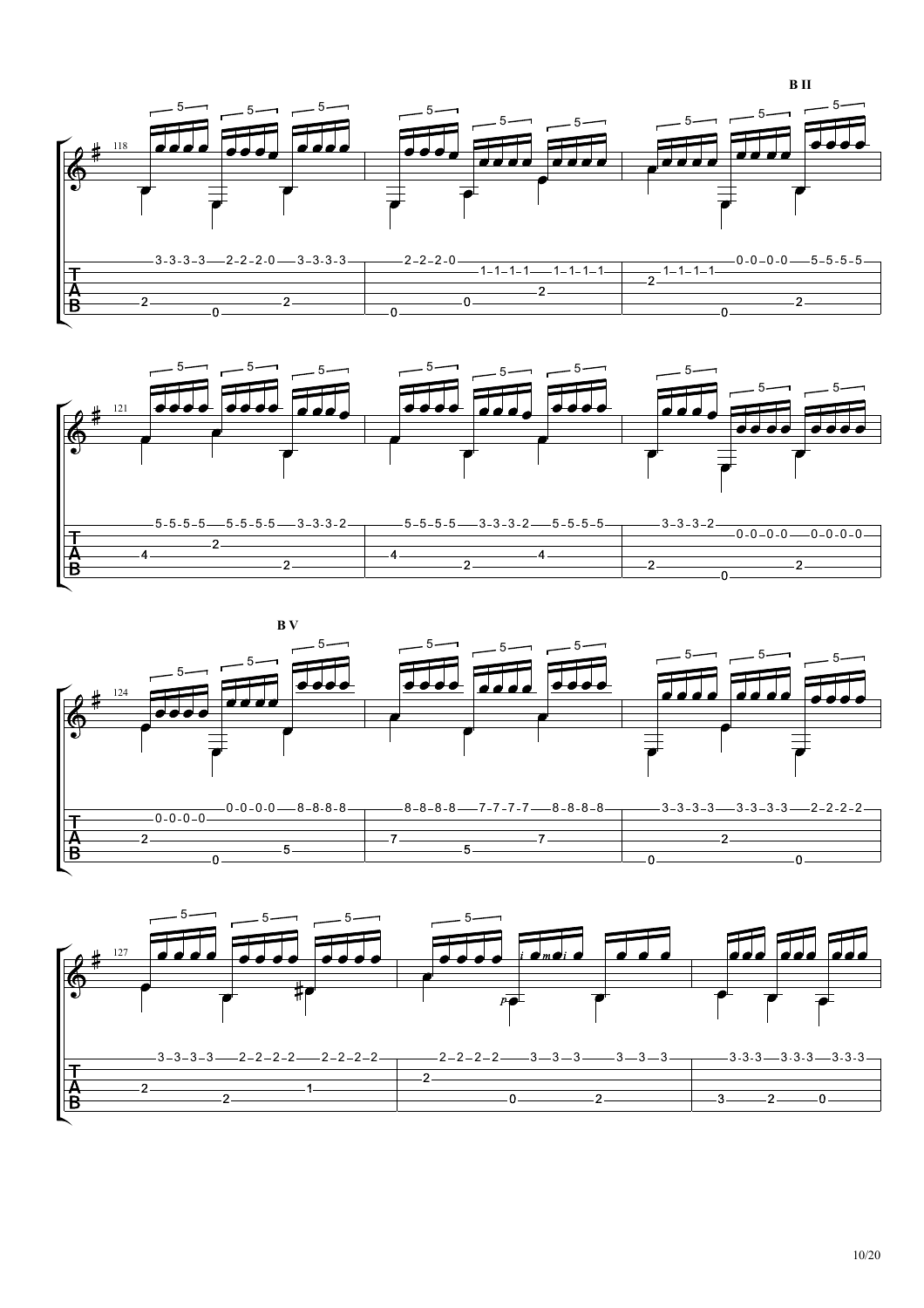





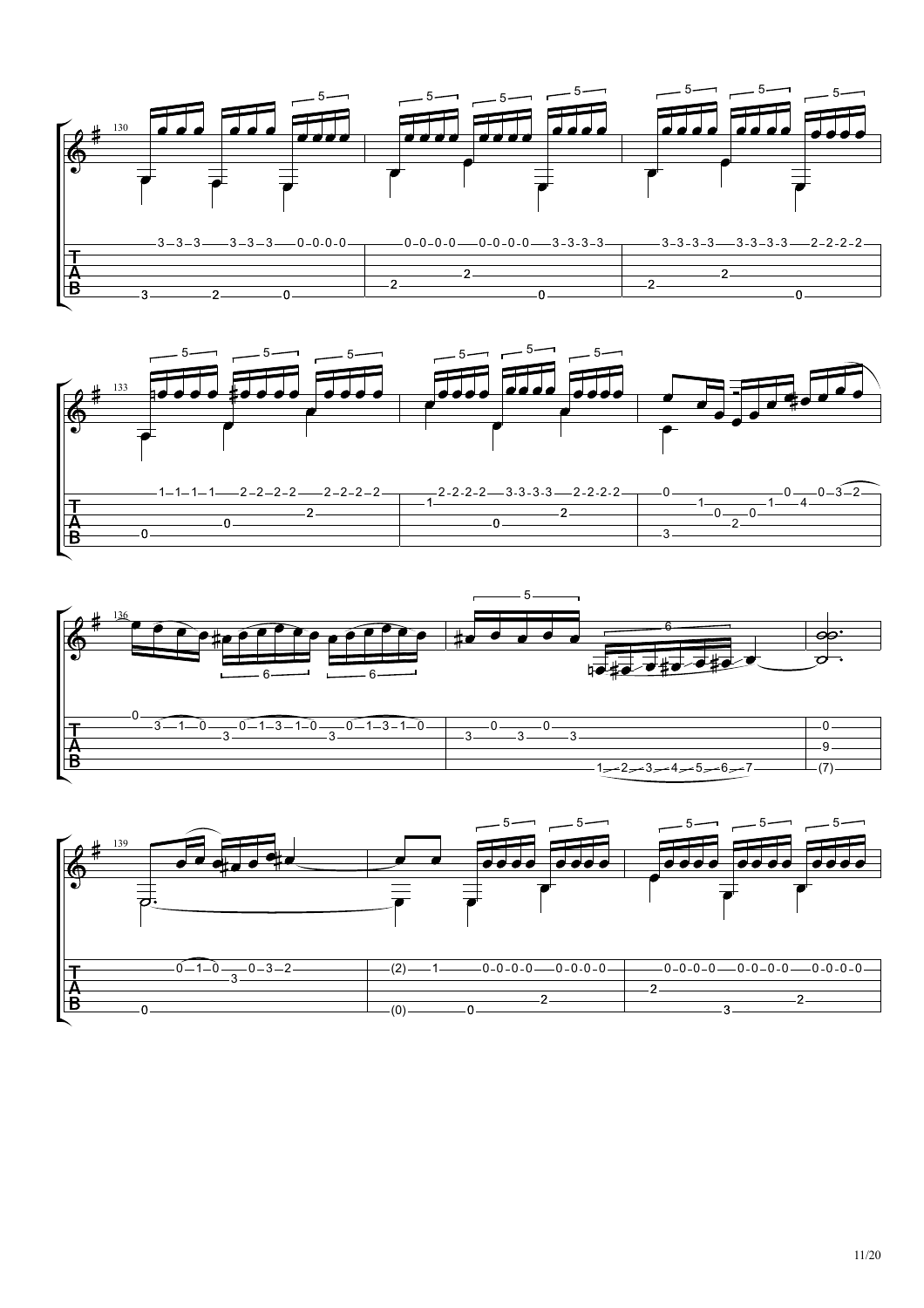





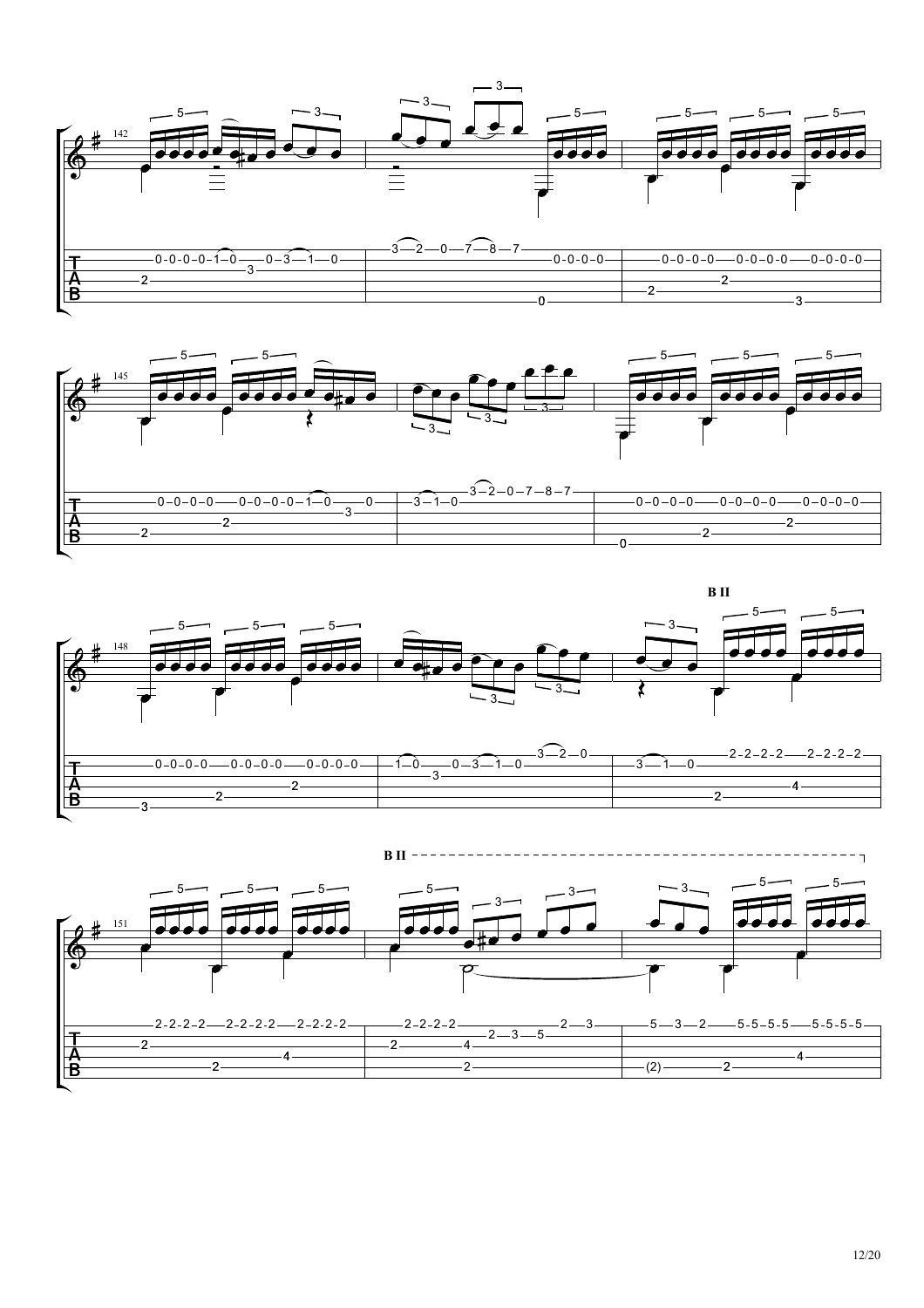





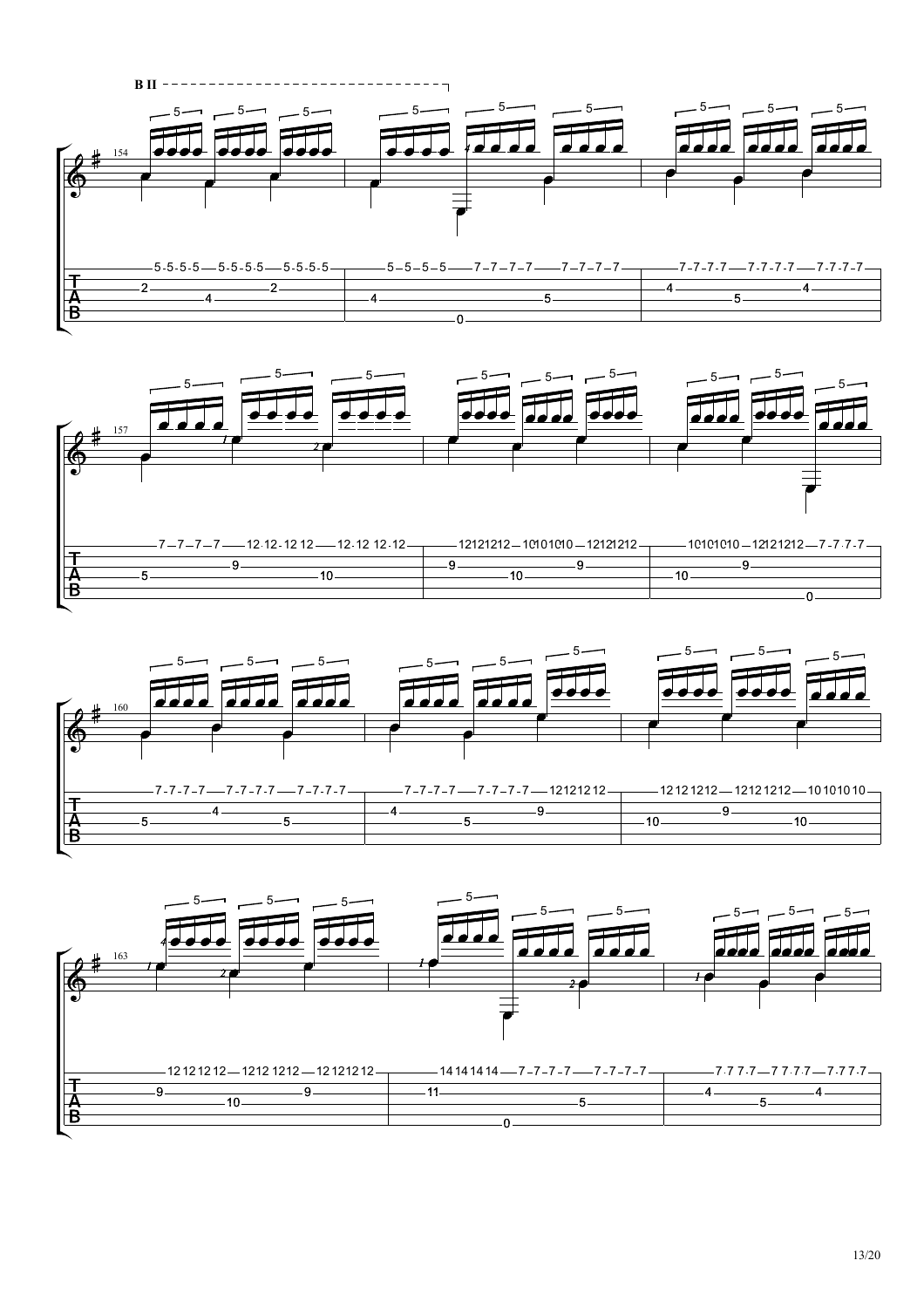







14/20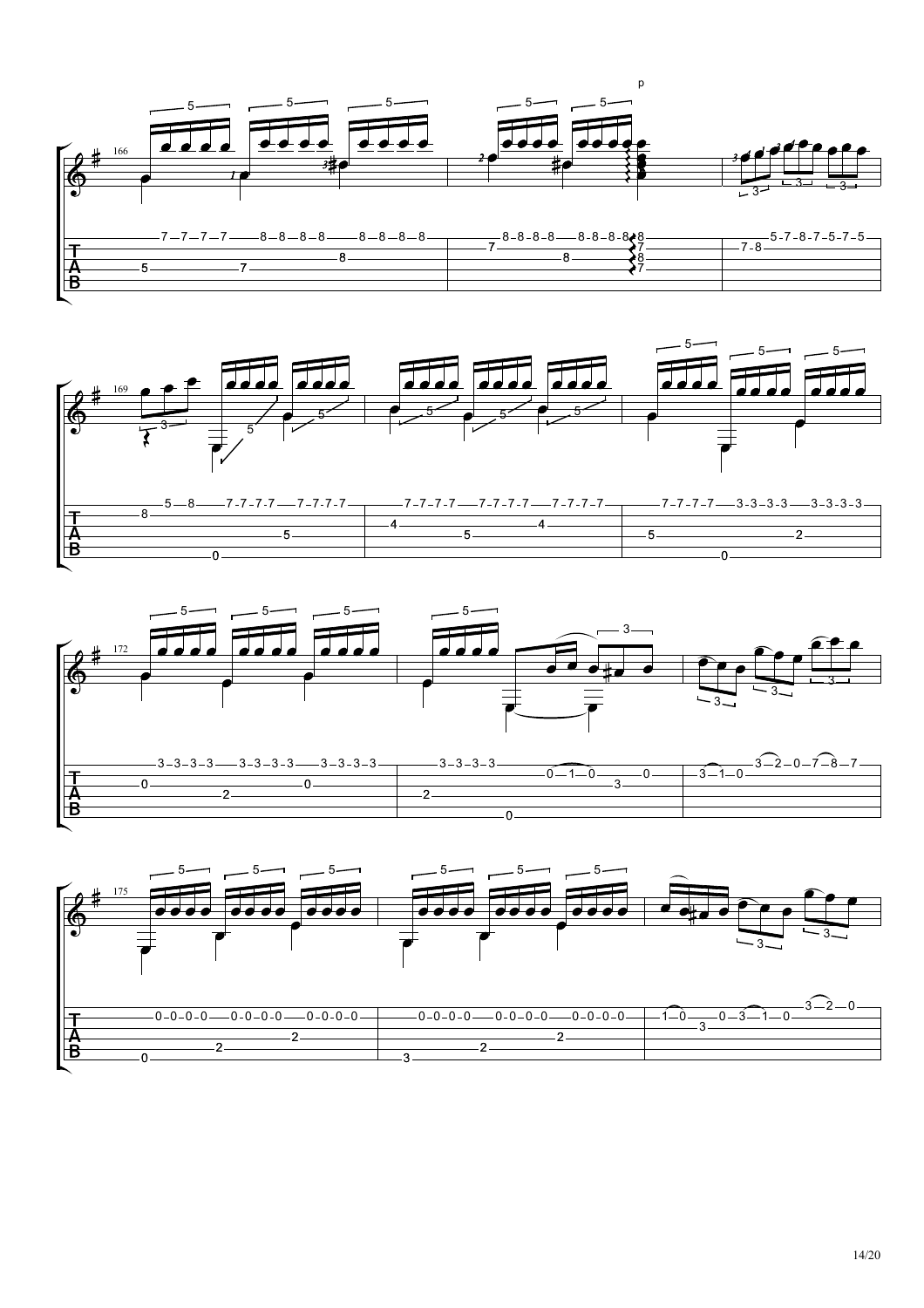





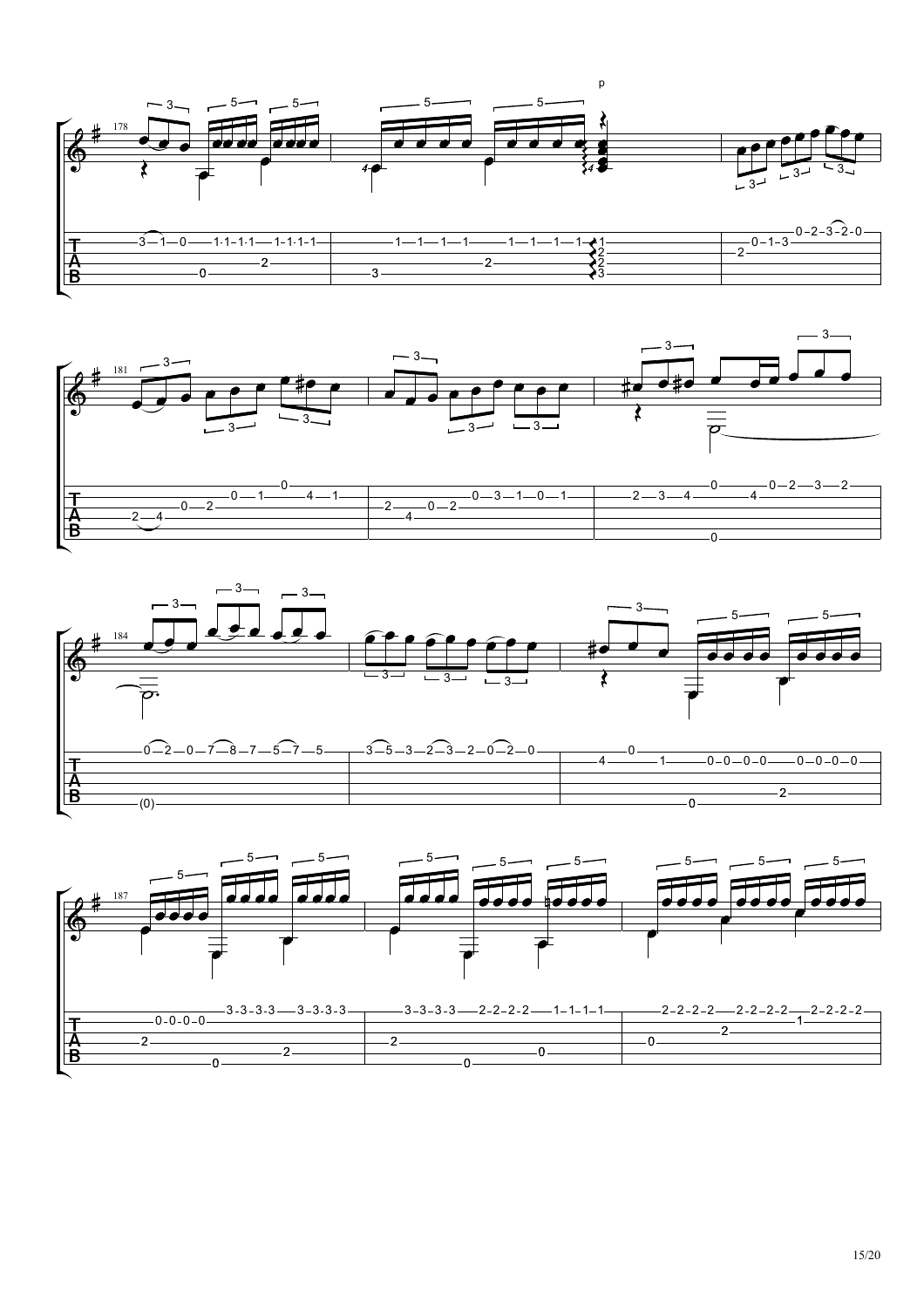







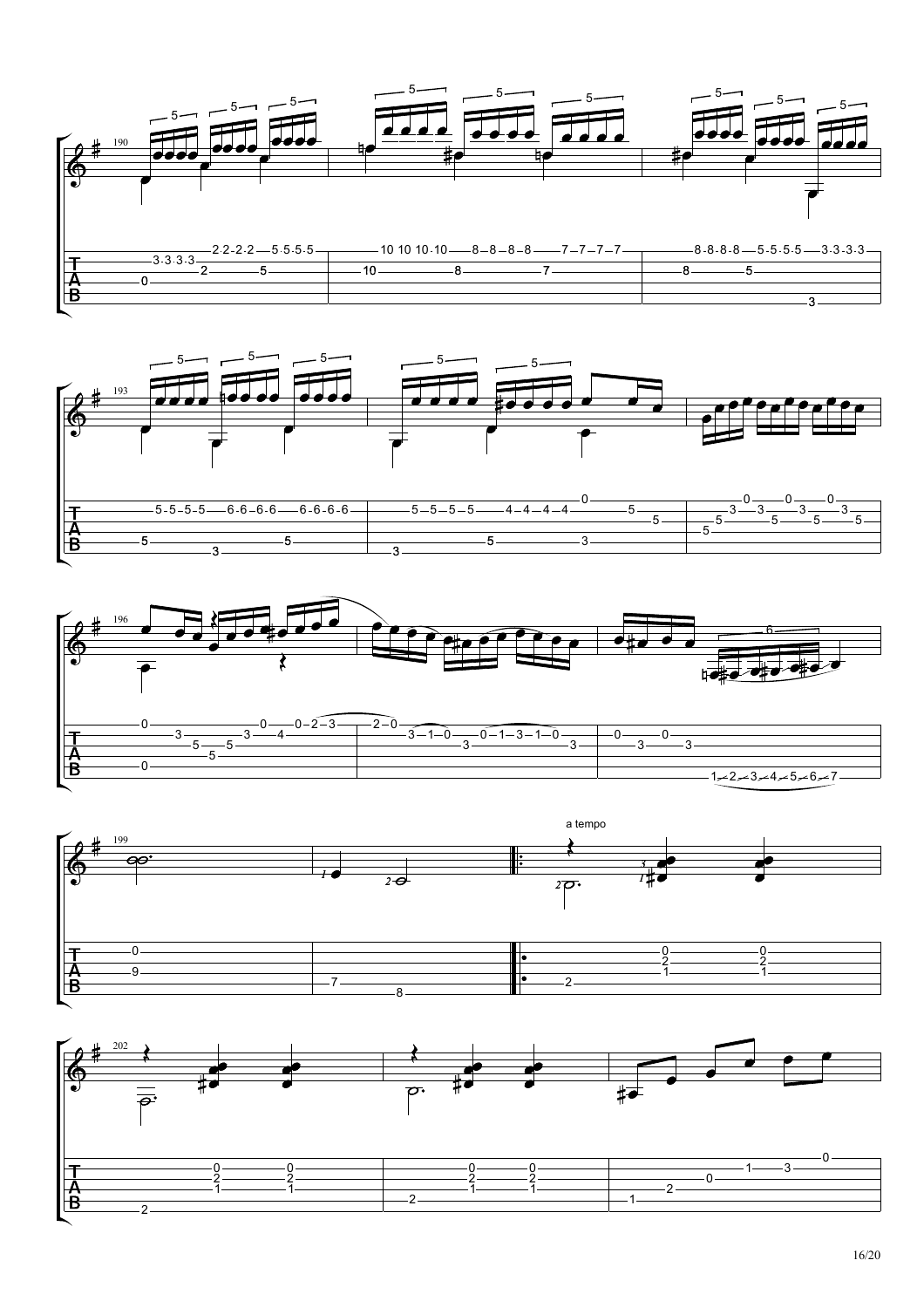

**B VIII**  $---$ 





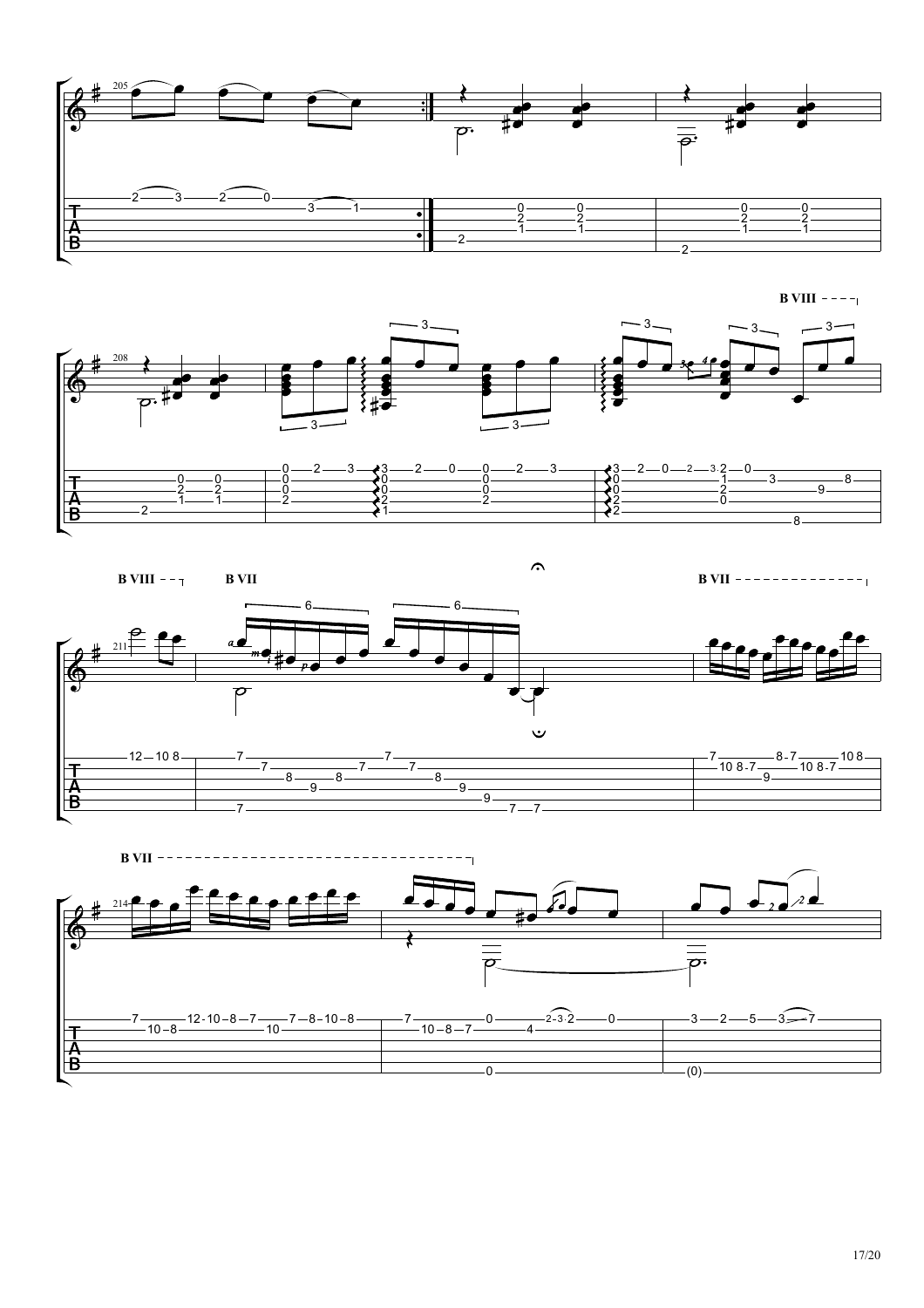





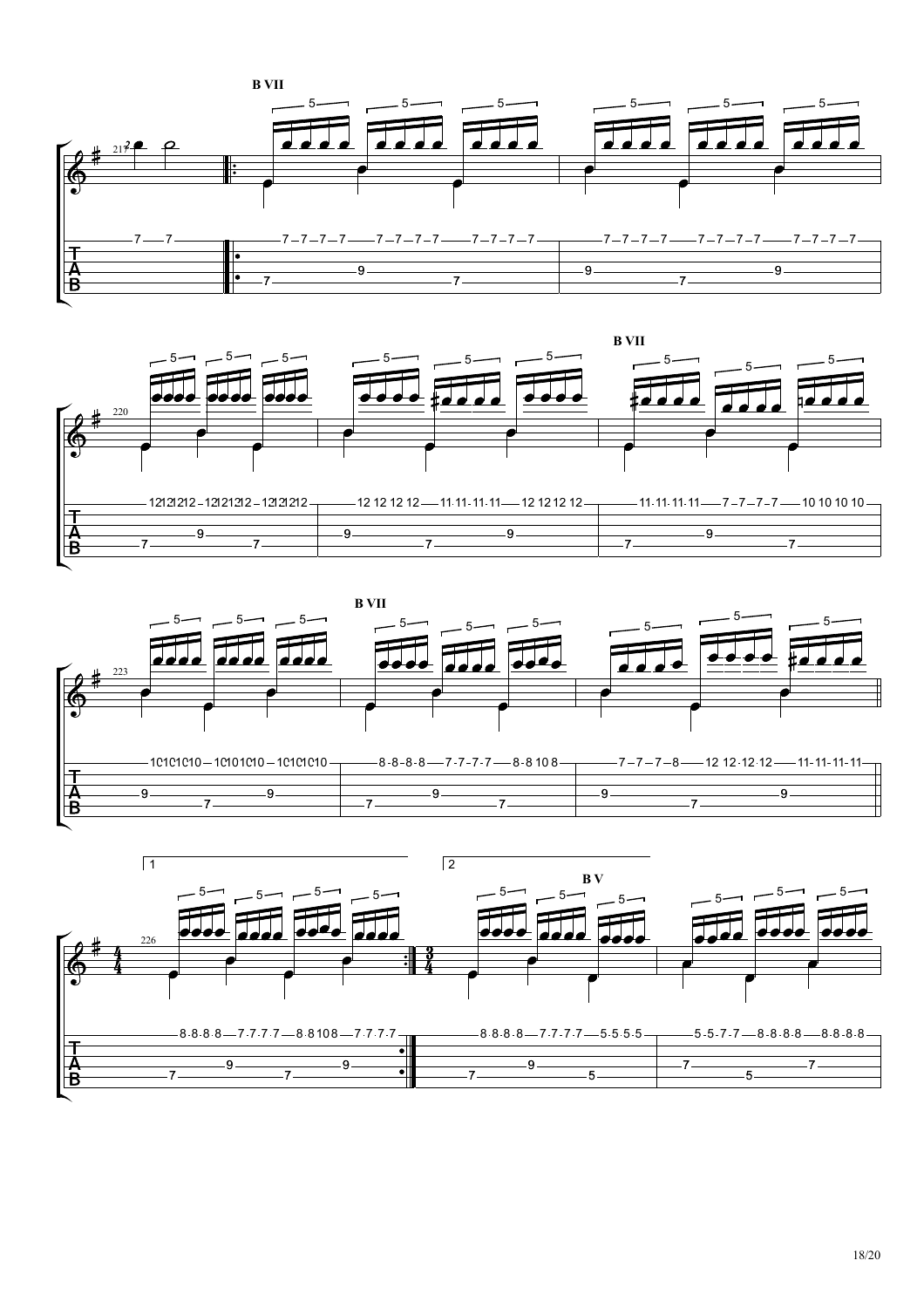